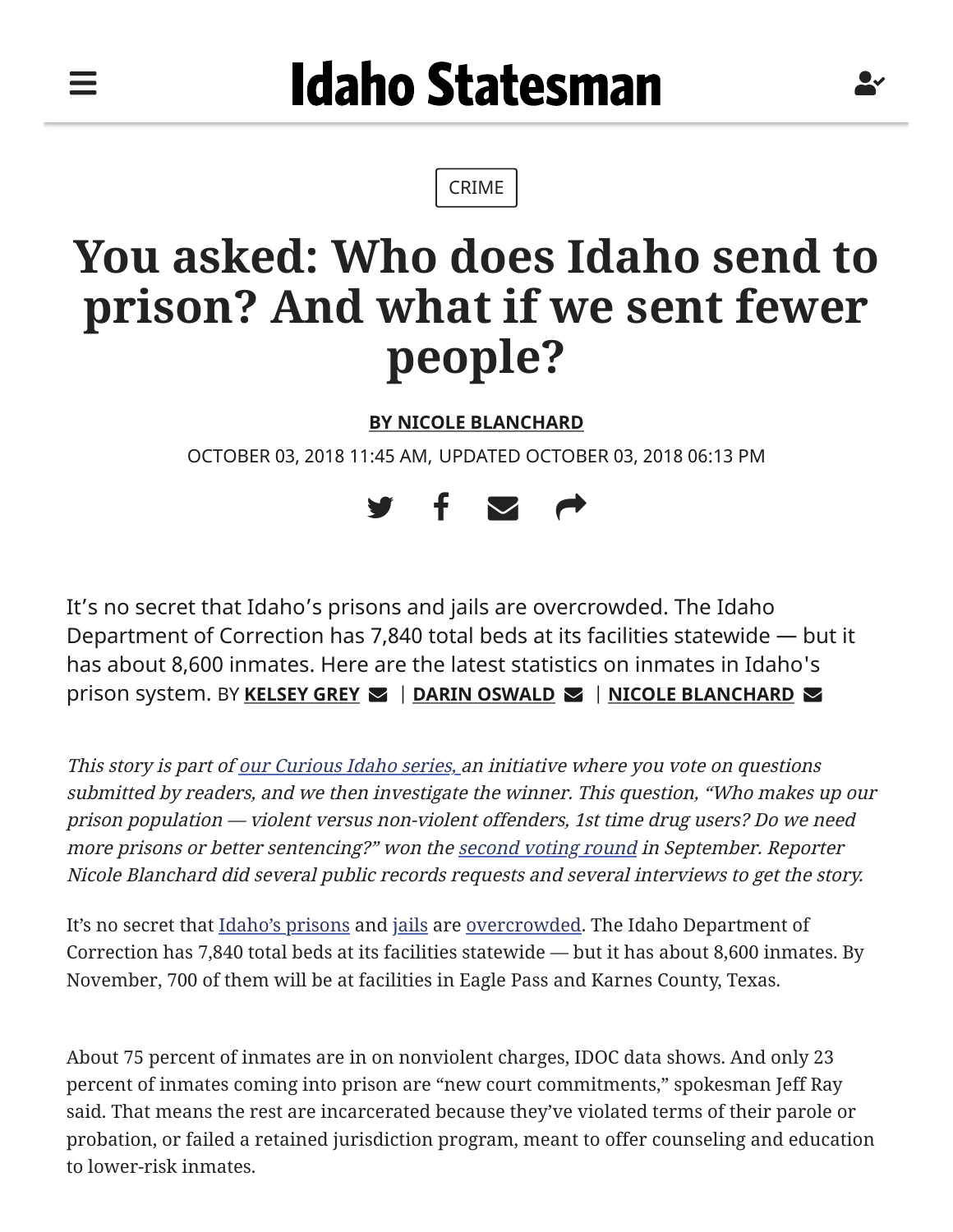Our Curious Idaho questioner, who asked to remain anonymous, said he wanted to know whether changes in sentencing could help address the overcrowding — particularly for drug offenders.

Roughly 1,650 inmates are in Idaho prisons on "possession of a controlled substance" convictions, according to IDOC data. That's one-fifth of the prison population. About 400 of those inmates have additional convictions, including burglary, delivery of a controlled substance or intent to deliver. Most of those inmates were released earlier on parole, or given probation sentences that would've allowed them to avoid incarceration, Ray said.

"The vast majority of individuals serving time on drug possession charges are violators of probation or parole prior to coming to prison," he explained.

Roughly half of those violations are new felonies; an additional 25 percent of offenders "abscond," meaning their supervisor isn't aware of their whereabouts.

Would it make sense to keep some of those drug offenders out of prison? That's a complicated question.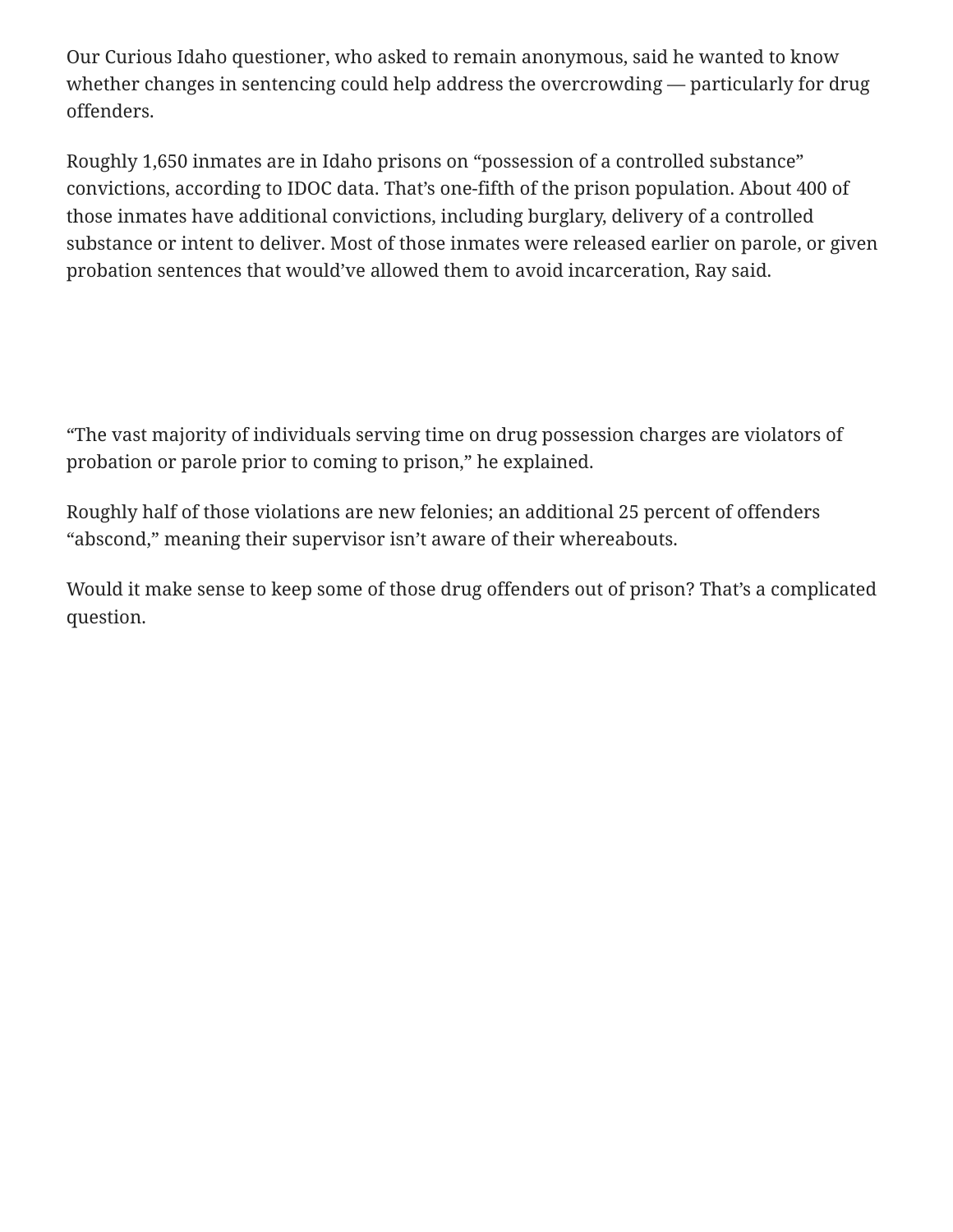## ABOUT 23% ARE VIOLENT OFFENDERS

Most of Idaho's prison inmates were convicted on a primary charge of drug, property or sex crimes, DUI or another nonviolent crime.



"Sex crime" in this chart includes 132 rape charges, which the FBI defines as <sup>a</sup>

## **WHO IS IN PRISON — AND WHY**

Ray said the department plans to address the tight quarters through [a \\$500 million proposal](https://www.idahostatesman.com/news/politics-government/state-politics/article213038719.html) that would expand existing facilities and fund a new 1,510-bed prison. Decision-making on sentencing and prisoner releases doesn't fall to the department, Ray said.

"Our business is carrying out policy. We don't control front door — the courts do. And we don't control the back door — the parole boards do," Ray said.

Idaho officials tried to address overcrowding in 2014 through the Justice Reinvestment Initiative, or JRI, which released more people on early parole and re-evaluated correctional programming and supervising tactics, among other tactics.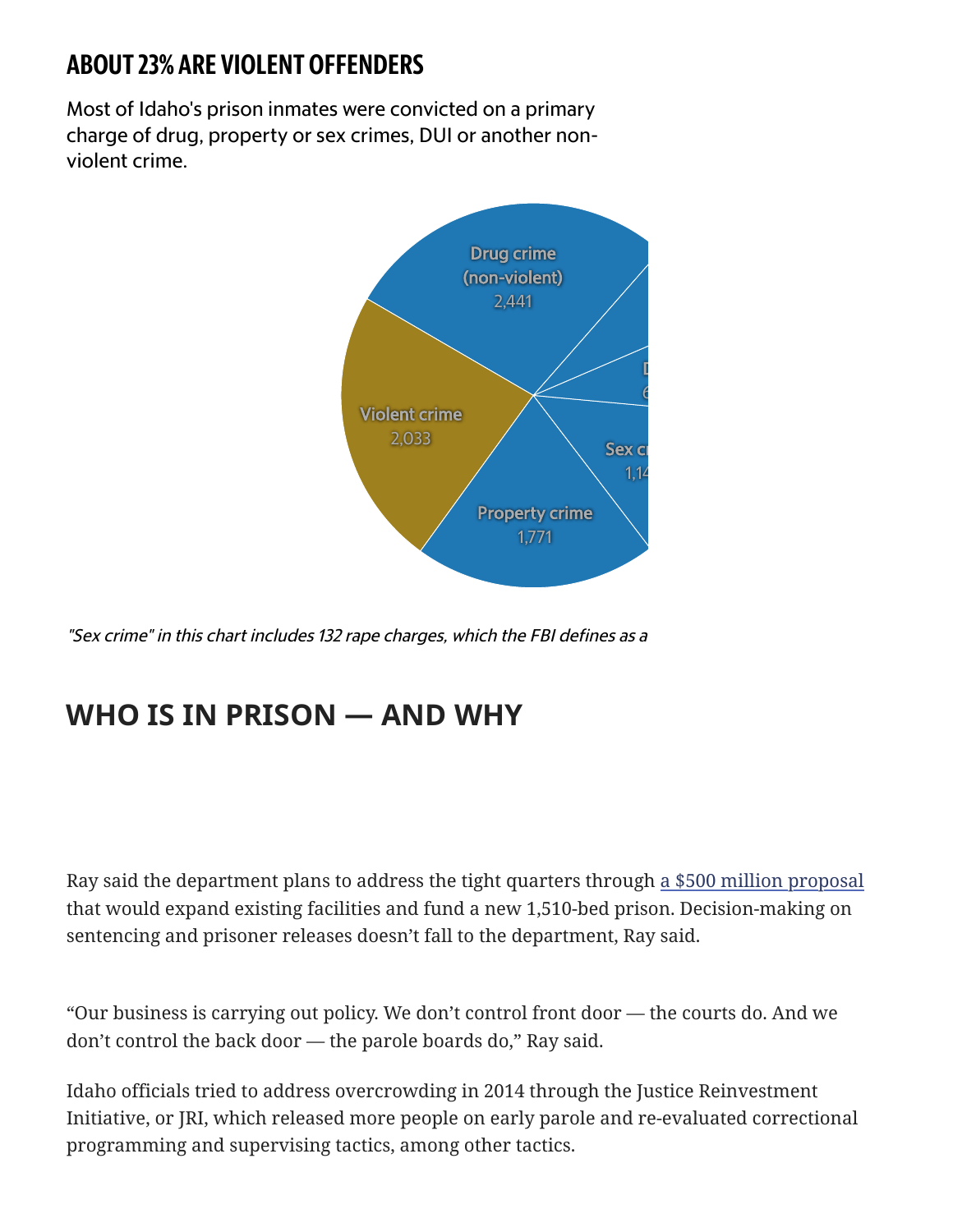For a time, the prison population dropped as a record number of parolees were released. Then the population spiked. The total number of people IDOC supervises (that's incarcerated people and those on parole and probation) is now growing at a record pace that outstrips Idaho's population growth, said Janeena White, IDOC evaluation and compliance supervisor.



This story is the result of Curious Idaho, a reader driven initiative that lets you ask the questions that we investigate and answer. Go to IdahoStatesman.com/CuriousIdaho to ask your question.

White said she's not sure what's causing the spike, though it has coincided with a couple of other trends.

In particular, the arrest rate for drug crimes has increased, while the rates of violent crimes, DUIs and property crimes have remained stable or decreased, White said. Drug crimes also make up an increasing share of prison sentences.

Kevin Kempf worked at IDOC for 22 years, including as the department's director. Now, he's executive director of the Association of State Correctional Administrators.

"The state of Idaho needs to look at who is being sent to prison. People that are selling, manufacturing drugs, in my opinion, those people do need to spend time in prison," he said.

But drug users are often doing time "for being addicts," he said. "Prison doesn't make them better. It makes them worse."

## **CRITICISMS AND ALTERNATIVES**

In an [opinion column published earlier this month,](https://www.idahostatesman.com/opinion/article218210750.html) Idaho police officials argued that JRI releases also made things worse — particularly for officers whose encounters with certain released inmates ended in fatal shootings.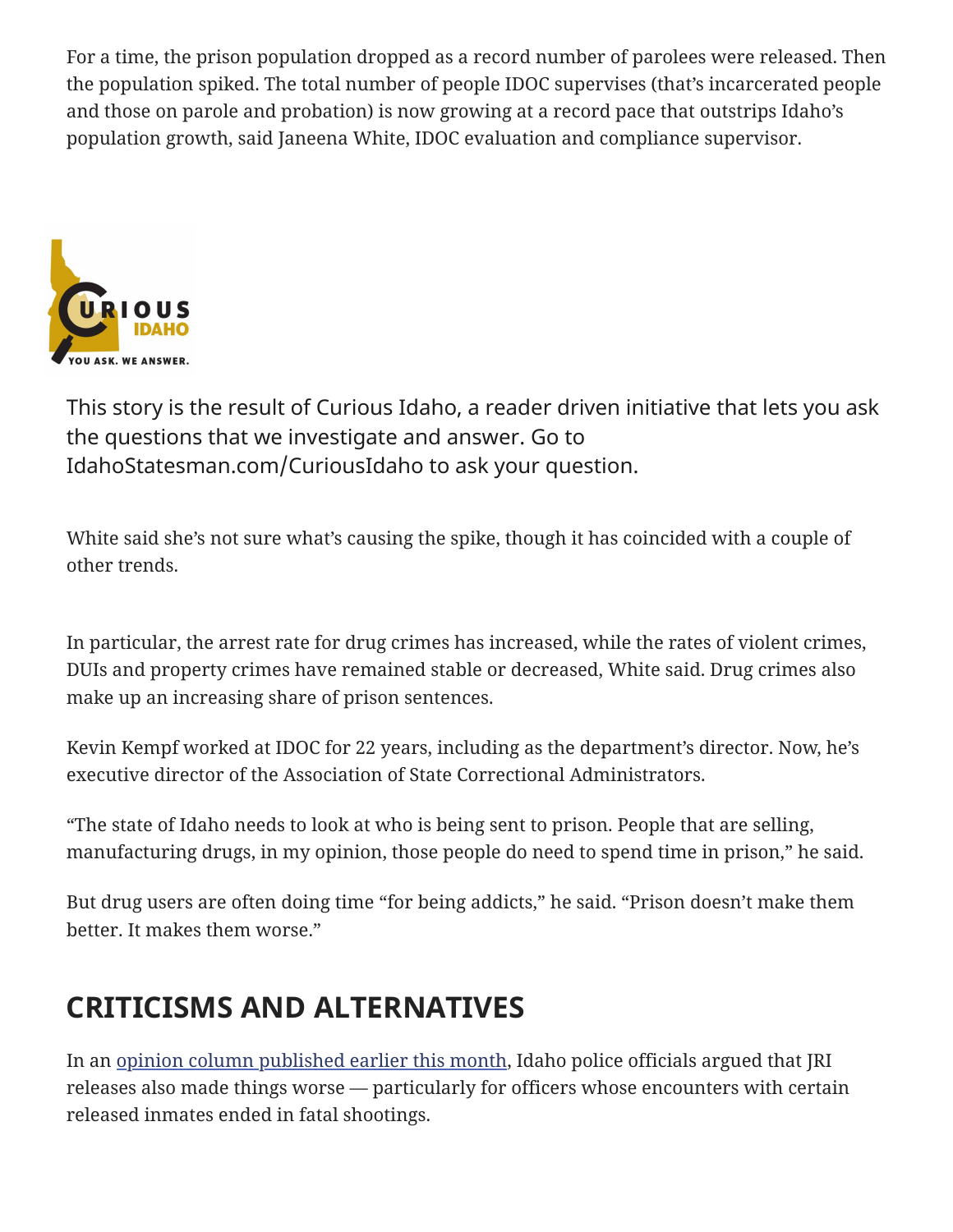"JRI is responsible for 45 percent of the officer-involved fatal incidents in Ada County since 2016," the officials wrote, calling for a repeal of the legislation.

Local prison reform advocates said they're not convinced that's the best course of action.

"We certainly want to maintain safety for law enforcement ... but I think (that allegation) is a bit of a red herring," said Kathy Griesmyer, policy director for the Idaho ACLU. "Nobody is getting an automatic release from prison."

She pointed to another side of JRI: support systems (or the lack thereof) for released inmates.

"What JRI has not done is implement the resources that make people really successful," such as an adequate number of parole and probation officers, drug courts and treatment centers, Griesmyer said. "We're missing some of the pieces."

Education, rehabilitation and mentorship programs may help prevent people from reoffending, agreed Sen. Patti Anne Lodge, a Canyon County legislator who co-chairs the Criminal Justice Reinvestment Oversight Committee.

"We need at least 30 more probation officers, but it takes about two years to get them up to speed. I'm a real advocate for community resource centers," Lodge said.

She also wants to see better mental health care, more classes and apprenticeship opportunities in prison, and additional job training for inmates in IDOC facilities.

"(The inmates) are going to be our neighbors, and we have to make sure they're productive, accountable citizens. And we are not able to do that without spending a lot more money," Lodge said.

Kempf, who oversaw IDOC when JRI was first implemented, said the legislation missed the mark.

"Ninety-nine percent of JRI fell to (IDOC). To think corrections could address all this is wrong," Kempf said.

"We had changes that led to new releases, but no changes to treatment," agreed Rep. Lynn Luker, Lodge's committee co-chair.

Luker said the committee plans to look at several new options in the near future — treatment for addiction, increased supervision and mental health care.